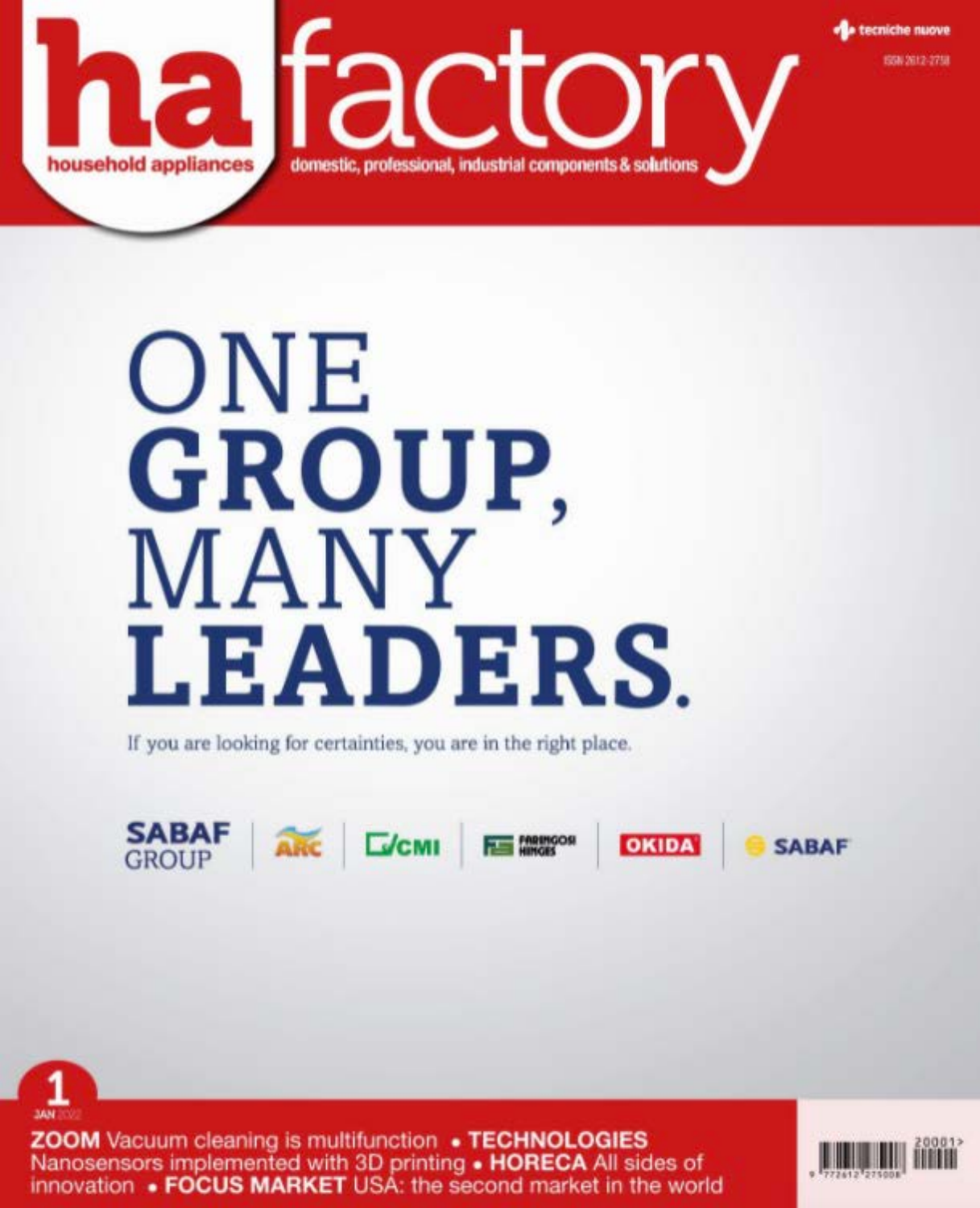# COMPANIES | ELECTRONIC COMPONENTS

MASSIMILIANO LUCE

# Being acquainted WITH INNOVATION

*Due to research and development activities, to the technologically advanced production and the proposal of connected products able to improve people's life quality, Okida confirms to be one of the realities most awarded by the market*

recisely as it happened before the pandemic, the market goes on awarding Okida. Sabaf Group's company, in fact, says goodbye to 2021, filing a year of noteworthy results. «We are extremely satisfied», confirms Michele Squicciarini, Okida R&D director. «We have accomplished various designs started in pre-pandemic phase and, at the same time, the market has awarded us, acknowledging us innovation skills, quality and competitiveness».

The driving engine of Okida's growth is represented, in particular, by research and development activities, defined by Squicciarini «the lifeblood for every company, preliminary requisite for innovation and, therefore, future». For this reason, Okida strongly focuses on it and facts prove it. «R&D team in Okida has exponentially grown in recent years, up to relying on over 30 engineers today», the R&D director adds. «The research allows us to carry out product innovation and it can be also addressed to the reduction of manufacturing costs».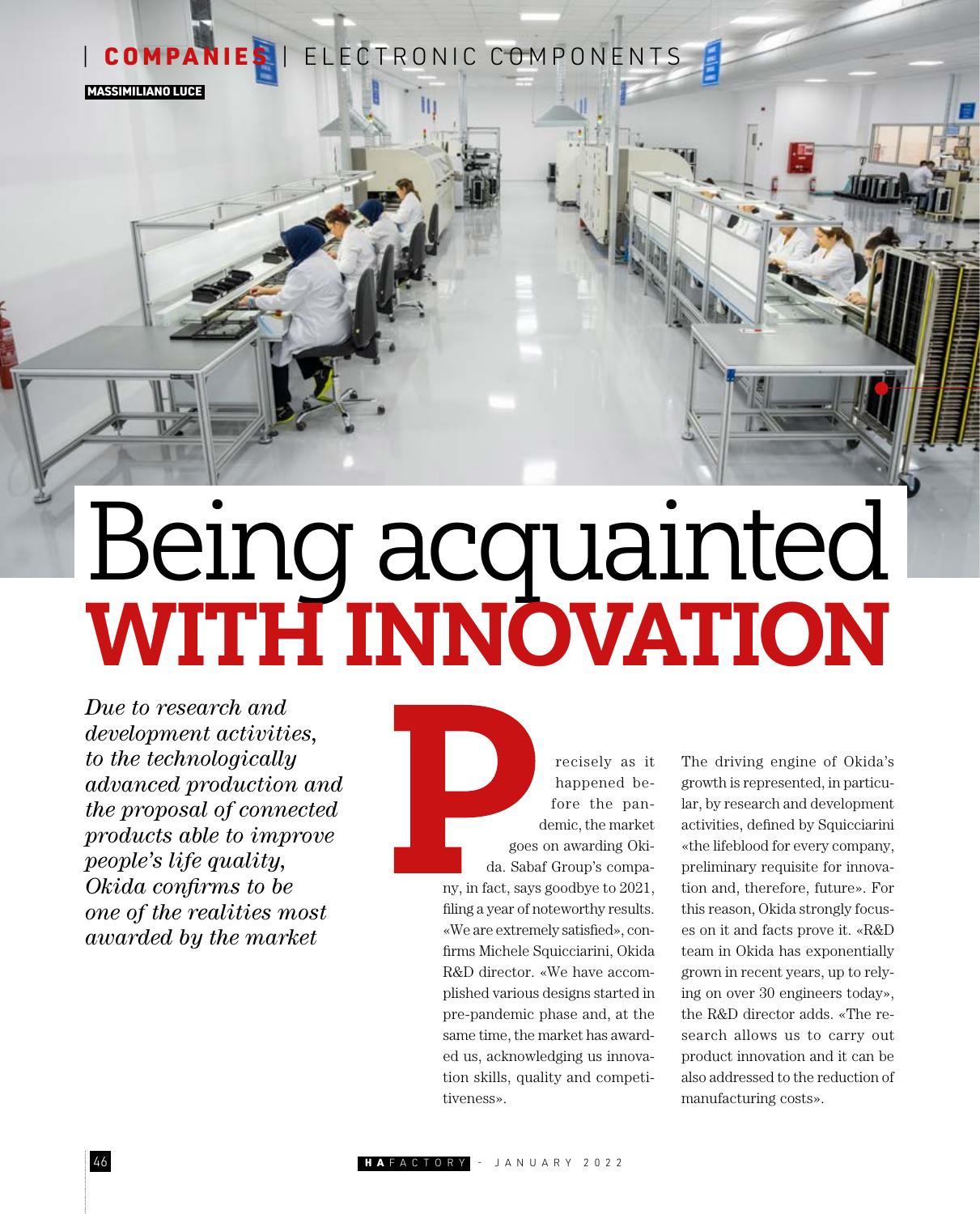

### Automated production

Naturally, the target is turning ideas into reality, to full benefit of customers. «The development is the concretization of ideas coming from research», Squicciarini explains. «In this case, we can implement innovative products we have ideated or develop new solutions according to our customers' wishes».

Okida has designed and manufactured electronic modules for the household appliance industry since 1987 and it has focused its production philosophy on the research and the use of the most advanced technologies

Precisely for this reason, the attention paid to nature and to the quality of production processes becomes decisive. «Okida has always been a company where the core of the manufacturing philosophy is the research and the use of the most advanced technologies», Squicciarini highlights. «Joining Sabaf Group, the investment capacity has further grown and has allowed us to upgrade, to improve and to extend the machine fleet equipping the company. All manufacturing processes are fully automated and the production control component is distributed along all line stages, to assure the utmost quality in each phase. Concerning this, it is worth

mentioning: SPI (Solder Paste Inspection) allows assessing the correct positioning of the component on the electronic board with regard to the solder paste, a check process that is essential for the final product quality; AOI (Automatic Optical Inspection), the automated 3D optical inspection that verifies that all welding points at the end of the process itself have been perfectly executed; ICT (In-circuit testing), used to test automatically in-line all components and all nodes of the electrical circuit».

Moreover, today the innovation concept spontaneously recalls the paradigm of Industry 4.0, with which Okida proves they are acquainted. «Okida has adopted a MES (Manufacturing Execution System) that, actually, is used to detect all the information connected with the manufacturing cycle and to monitor, in real time, the production.

Using real-time data, MES collects and transmits data concerning the activities of the factory and of manufacturing divisions, communicating with the corporate ERP to optimize processes of production, logistics and control of stocks and resources. Due to this system, for instance, the SPI control communicates the need of modifying the stage setting upstream or downstream, according to the deviations detected in real time on a stage in particular», Squicciarini underlines.

The strict relationship with innovation, on the other hand, can also reveal how critical the approvals for the various markets can be. Aspect the company proves to face smartly. «Okida has achieved for all of its products the necessary certifications for their marketing in the Countries demanded by our customers», Squicciarini points out. «ENEC and UL certifications are undoubtedly the most demanded. Okida is in contact with all certifying bodies and can assist its customers in case it is necessary to extend the certification to new products. Moreover, if customers want to certify autonomously Okida component assembled on the final product, we can support them in all certification phases».

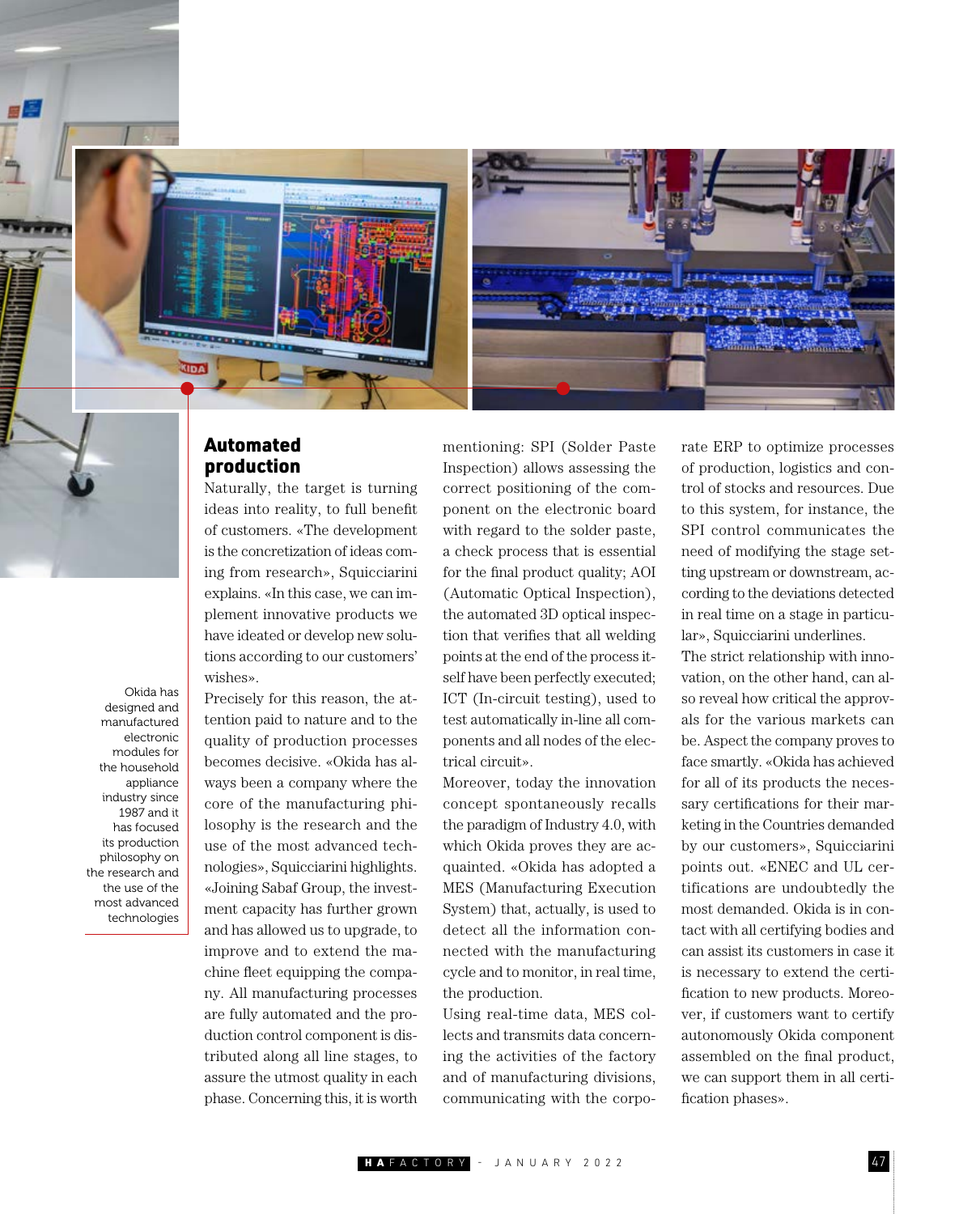Michele Squicciarini, Okida R&D director

### New products, same user-friendliness

Concerning markets and customers, today there are some sectors considered by Okida with particular interest, ready to join the most conventional and consolidated ones for the company. «Okida was established as supplier of electronic components for the household cooking sector, in the specific case timers for electric and gas ovens», Squicciarini illustrates. «Along the years, we have notably enlarged our product range and today we can supply components that address, among the others, the sector of hoods, of small household appliances, of refrigerators and of liquid dispensers. Recently, we have also entered the medical sector and we are always pursuing and searching for new opportunities in the most different sectors».

Squicciarini highlights some products that are currently most interesting and searched by customers. «The most successful products, which are arousing more success and interest among our customers, include the controls for pyrolytic ovens, also to average-range ovens, where controls are mixed: electromechanical function selectors joined by simplified electronic controls that include anyway advanced functions, such as the electronic thermostat control, the electronic control of door locks (mandatory for the pyrolytic function), the meat probe and the presence of auxiliary relays for the automated management of auxiliary functions such as ventilation, lights and so on».

It is a proposal characterized by some challenging specificities indeed. «Typically, in this product range a strong price competitiveness is required and therefore displays with LED technology are used, but our range also provides for displays with icons that identify the active functions of the oven, in order to allow a better user experience», Squicciarini points out.

#### The future astride IOT and sensors

Concerning the future of products, Okida has already selected some aspects and issues on which it is more focusing with its research and development activity. «Some applications, due to their intrinsic features, need the certification in the so-called B class, according to the IEC 60730 regulation», Squicciarini argues. «Therefore, the pursuit of utmost safety in utility requires, both on the European and on other markets, the need of radically changing the approach to the product development. This means designing both the hardware, but especially the software, so that in case of unexpected failure the prod-

## «Along the years, we have notably enlarged our product

range and today we can supply components that address, among the others, the sector of hoods, of small household appliances, of refrigerators and of liquid dispensers»

uct enters a foreseeable operation status, already determined in design phase. It is clear that this type of approach implies the adoption of design techniques such as FMEA, even more targeted to the so-called "fault component analysis". Besides, the regulation demands that the validation of the software used occurs in all development phases. In order to guarantee the traceability of the software itself, advanced "version control" tools are used and they allow both the development team and the certifying body to identify punctually the various successive versions of the released software». Concerning the offer, other novelties will spring from the enhancement of people's connection and wellbeing concept. «Currently, among the various functions at which we are working and deemed very interesting by the market, we find IOT and sensors for the air quality at home. The IOT function allows us to devise endless new applications and interactions of our electronic controls, one another and with the domestic eco-system, meant as the whole of household appliances, smartphones and devices like Alexa or Google Home. The growing attention paid to the quality of the air in houses», Squicciarini ends, «has led us to implement controls equipped with sensors that, precisely perceiving the air quality level contained in a given environment, automatically operate the filtering functions of a hood, of a hob or any other appliance intended for the air filtering».

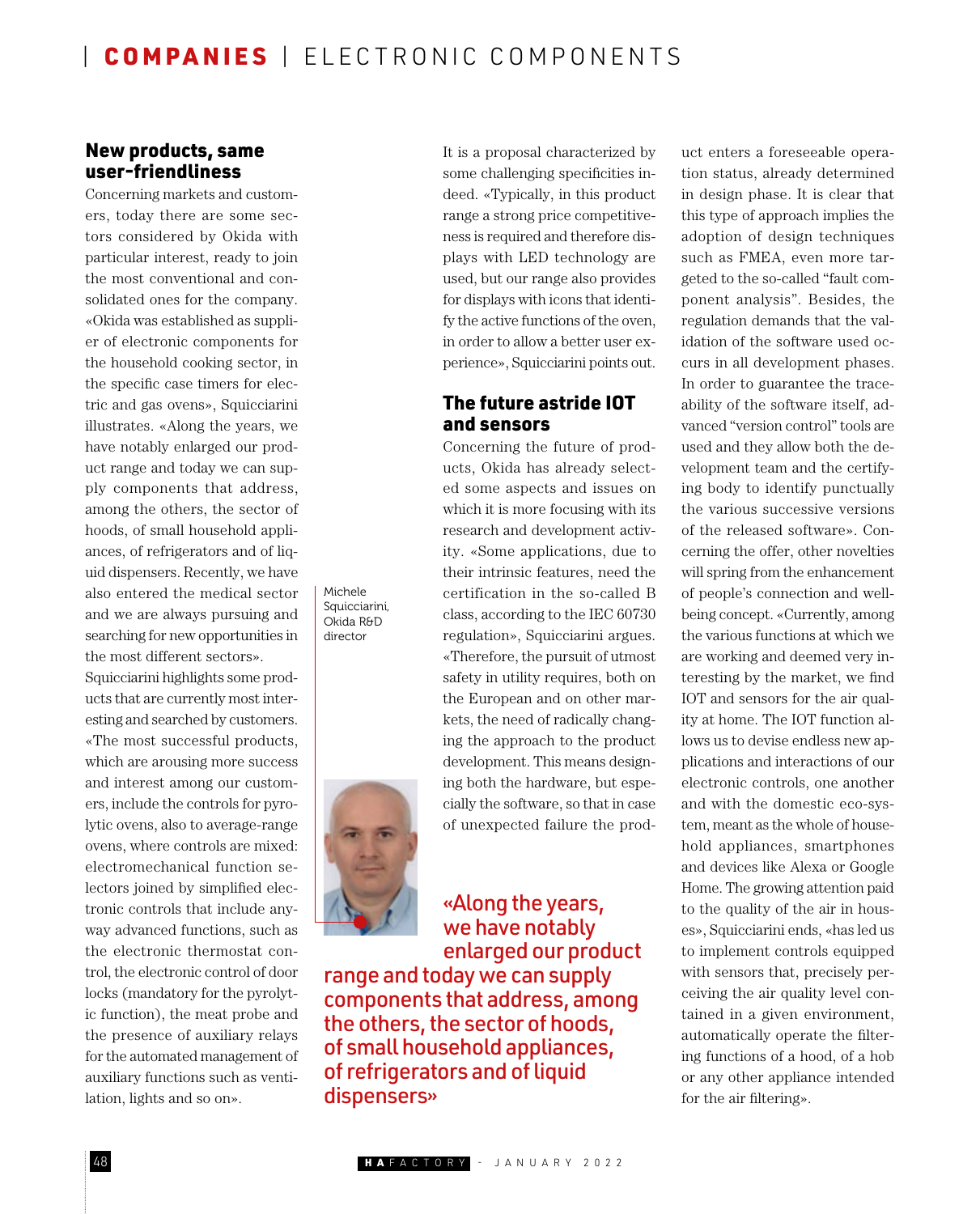# QUANDO L'INNOVAZIONE È DI CASA

P roprio come accadeva prima della pandemia, il mercato continua a premiare Okida. L'azienda del Gruppo Sabaf saluta infatti il 2021 archiviando un anno di risultati notevoli. «Abbiamo portato a compimento diversi progetti iniziati in fase pre-pandemica -, conferma Michele Squicciarini, Okida R&D director - e, allo stesso tempo, il mercato ci ha riconosciuto capacità di innovazione, qualità e competitività». Il motore della crescita di Okida è rappresentato, in particolare, dalle attività del team di R&D, che è cresciuto in modo esponenziale, arrivando a contare oggi oltre 30 ingegneri.

#### Produzione totalmente automatizzata

Naturalmente l'obiettivo è di trasformare le idee in realtà, a vantaggio dei clienti. «Lo sviluppo è la messa a terra delle idee provenienti dalla ricerca», spiega Squicciarini. «In questo caso possiamo portare a realizzazione prodotti innovativi da noi ideati oppure sviluppare nuove soluzioni in base ai desiderata della nostra clientela». Proprio per questo motivo diventa decisiva l'attenzione riservata alla natura e alla qualità dei processi di produzione. «Okida è da sempre un'azienda che ha posto al centro della propria filosofia di produzione la ricerca e l'utilizzo delle tecnologie più avanzate», segnala Squicciarini. «Con l'ingresso nel Gruppo Sabaf la capacità di investimento è ulteriormente accresciuta e ci ha consentito di aggiornare, migliorare ed espandere il parco macchine presente in azienda. Tutti i processi di produzione sono totalmente automatizzati e la componente di verifica della produzione è distribuita lungo ogni stadio delle linee, così da garantire in ogni fase la massima qualità. A questo proposito possiamo citare: SPI (Solder Paste Inspection o ispezione della pasta saldante) consente di verificare il corretto posizionamento del componente sulla scheda elettronica rispetto alla pasta saldante, un processo di verifica essenziale alla qualità del prodotto finale; AOI (Automatic Optical Inspection) l'ispezione ottica 3D automatica che verifica che tutti i punti di saldatura al termine del processo stesso siano stati perfettamente realizzati; ICT (In-circuit testing) utilizzato per testare automaticamente in linea tutti i componenti e tutti i nodi del circuito elettrico». Tra l'altro, oggi il concetto di innovazione richiama in modo spontaneo il paradigma di Industria 4.0, con cui Okida mostra di avere confidenza. «Okida ha adottato un sistema MES (Manufacturing Execution System) che, in sostanza, serve per rilevare tutte le informazioni legate al ciclo produttivo e monitorare in tempo reale la produzione. Utilizzando dati real-time, il MES raccoglie e trasmette i dati relativi alle attività dello stabilimento e dei reparti produttivi, comunicando con l'ERP aziendale per ottimizzare i processi produttivi, logistici e di controllo delle disponibilità e delle risorse. Grazie a questo sistema, per esempio, il controllo SPI comunica la necessità di modificare il setting degli stadi a monte o a valle, in base agli scostamenti rilevati in tempo reale su uno stadio in particolare», sottolinea Squicciarini. Il rapporto stretto con l'innovazione, d'altro lato, può anche essere rivelatore di quanto critiche possano essere le approvazioni per i vari mercati. Aspetto che l'azienda mostra di affrontare brillantemente. «Okida ha ottenuto per tutti i propri prodotti le certificazioni necessarie alla loro commercializzazione nei paesi richiesti dalla nostra clientela», rimarca Squicciarini. «La certificazione ENEC e UL sono senza dubbi quelle più richieste, inoltre l'azienda è in grado di assistere la propria clientela in caso sia necessario estendere la certificazione a nuovi prodotti. Qualora poi il cliente desideri certificare in autonomia il componente Okida assemblato sul prodotto finale, siamo in grado di assisterlo in tutte le fasi».

#### Nuovi prodotti, stessa semplicità d'uso

A proposito di mercati e clienti, oggi vi sono settori a cui Okida guarda con particolare interesse, pronti ad aggiungersi a quelli più tradizionali e consolidati per l'azienda. «Okida nasce come fornitore di componenti elettronici per il settore della cottura domestica, nello specifico timer per forni elettrici e gas», illustra Squicciarini. «Negli anni abbiamo esteso sensibilmente la nostra gamma prodotti ed oggi siamo in grado di fornire componenti che si rivolgono, tra gli altri, al settore delle cappe, dei piccoli elettrodomestici, dei frigoriferi, dei distributori di liquidi. Recentemente siamo entrati anche nel settore medicale e siamo sempre aperti alla ricerca di nuove opportunità nei settori più diversi». Squicciarini segnala alcuni prodotti attualmente più interessanti e ricercati dalla clientela. «Tra i prodotti che stanno riscuotendo maggiore successo ed interesse presso la nostra clientela vi sono i controlli per forni pirolitici (anche di gamma media), dove i controlli sono misti: selettori di funzione elettromeccanici affiancati da controlli elettronici semplificati ma che includono funzionalità evolute quali la termostatazione elettronica, il controllo elettronico del blocca porta (obbligatorio per la funzione pirolitica), la sonda carni e la presenza di relé ausiliari per la gestione autonoma di funzioni ausiliarie come ventilazione, luci ecc». Si tratta di una proposta contraddistinta da alcune specificità davvero sfidanti. «Tipicamente in questa gamma di prodotto è richiesta una forte competitività di prezzo e per questo sono utilizzati display con tecnologia LED, ma nella nostra gamma sono previsti anche display con icone che identificano le funzioni attive del forno, così da consentire una migliore user experience».

#### Il futuro tra IoT e sensoristica

Per quanto riguarda il futuro, Okida ha già selezionato alcuni aspetti a cui sta guardando maggiormente con la propria attività di R&D. «Alcune applicazioni, date le loro caratteristiche intrinseche, richiedono la certificazione nella cosiddetta Classe B secondo la normativa IEC 60730», argomenta Squicciarini. «Pertanto la ricerca della massima sicurezza in utenza richiede, tanto sul mercato europeo che su altri mercati, la necessità di cambiare radicalmente l'approccio. Questo significa progettare sia l'hardware, ma soprattutto il software, in modo che in caso di guasto inaspettato il prodotto entri in uno stato di funzionamento prevedibile e determinato già in fase di progettazione. È chiaro che questo tipo di approccio comporta l'adozione di tecniche progettuali come la FMEA ancora più mirate alla cosiddetta "fault component analysis". La normativa richiede, inoltre, che la validazione del software utilizzato avvenga in tutte le fasi di sviluppo. Al fine di garantire la tracciabilità del software stesso vengono utilizzati strumenti evoluti di "version control" che consentono sia al team di sviluppo che all'ente certificatore di identificare puntualmente le diverse e successive versioni del software rilasciato». In riferimento all'offerta, altre novità scaturiranno dall'esaltazione del concetto di connessione e di benessere delle persone. «Attualmente, tra le varie funzionalità su cui stiamo lavorando e che sono ritenute molto interessanti dal mercato, troviamo la IoT e la sensoristica per la qualità dell'aria nella casa. La funzionalità IoT ci permette di pensare a tantissime nuove applicazioni e interazioni dei nostri controlli elettronici tra loro. «La crescente attenzione posta alla qualità dell'aria», conclude Squicciarini, «ci ha spinti a realizzare controlli dotati di sensori che, attivano in automatico le funzionalità di filtraggio di un qualsiasi apparecchio».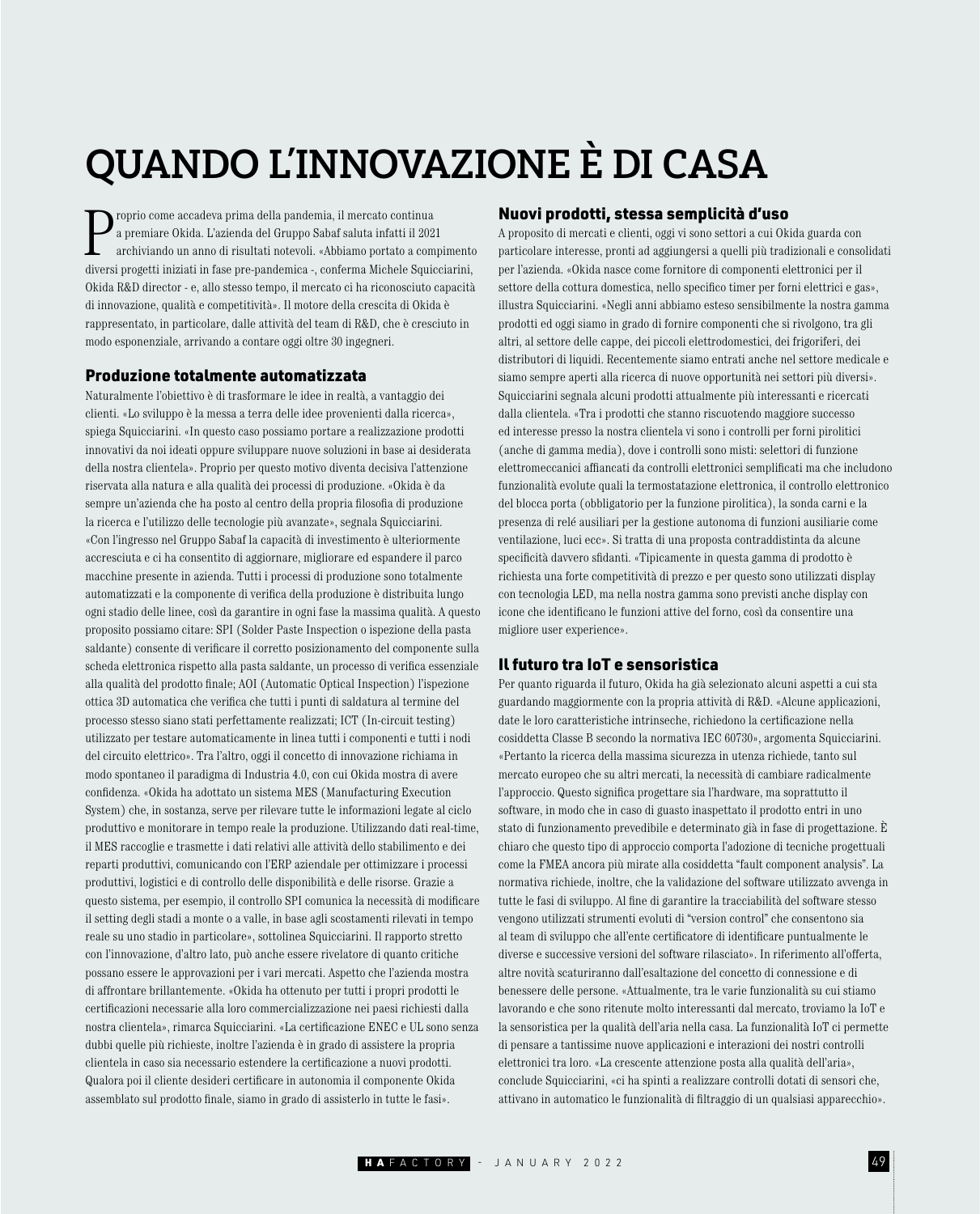# THE TECHNICAL MANAGER'S COLUMN I



#### Mp Gas Controls 5.p.A.

Via Neziole 2 - 25055 Plazgne (BS) Tel. -29:03p4 89030 - Fax +29:03p4 89013<br>E-mail: Info@mpguscontrols.com<br>Web: www.mpguscontrols.com



"Established in 1979, MP manufactures brass controls and gas supply valves for household appliances, in particular for<br>cooking, camping and heating appliances.<br>MP operates with the Quality System certified according to EN

ISO 900112015.

All MP products are EC approved according to EU/2016/426 ges appliances regulation and besides this, specific approvals by Important marks such as DVGW, CSA, Australian Gas have been obtained."



#### New Ermes Europe s.r.t.

Via Rhargimento, 19 - 21020 Crosio Della Valle (VA)<br>Tel. - 79 0332966 NS - Fax - 19 0332966236 E-mail: info@newermeseurope.com Wirt: www.newermeseurope.com Sede Lewin: viole Dontart1) 2 - 20122 Milano

#### Innovation and customizing are the key of our company SUCCIPSS.

Join us for our high performing nozzles, our new set<br>specifically designed for PETS and our powerbrush with and without bettery.

- · Neutries, turbonozzles, pewernszzles and accessories for stick-cleaners, vacuum cleaners, wet it dry, steam and<br>steam-vacuum cleaners for domestic, commercial and Industrial use - Centralized equipments and space parts.
- Research and development of new concepts for the vacuum *BECKMADTION*
- Design and restyling of vacuum machines and vacuum accessories.
- Moulds engineering and manufacturing
- + Fast prototyping



#### Nuova sca

Sede: Vla G. Di Vittario, 7 - Mag: Vla Masi, 2 - 16/A 40011 Aspola Dell'evvilla (BO) Tel. +39 051734588 (2L.) - Fax +39 051735167 Е-той: кубовниемакса.com Hist: www.nuovasca.com

RUDTE E ROTELLE PER ELETTRODOWESTIC! WHEELS AND CASTORS FOR HOUSENOLD APPLIANCES



#### Okida Elektronik San.ve Tic. A.Ş.

Orhan Gazi Muh. 1656 Sok. No:23 34538 Everyurt, Istanbul - Turkey Phone: +90 212 672 99 33 Hirds: Jettpa://www.akida.com

#### Products/Services: Oven timers, oven, hood, refrigerator and cooker control modules, etc.

Oklda has been designing and manufacturing electronic modules for the home appliance industry since 1987. The main products are oven timen, control modules for overa, hoods, Our team core/sts of over 200 employees of which over 30 engineers and technicians are dedicated to research and development. The entire design of our products is made inhouse and we use state-of-the-art machinery in the production<br>lines. From the entry of the raw material to the finished product, each phase is rigorously controlled as a consequence of our quality philosophy. We currently export to over 3 countries across Europe, North and South America and Africa. Since 2018 we have joined the Sabaf Group, an Italian<br>multinational leader in the production of components for domestic and professional appliances with offices in Italy. Poland, Turkey, Brazil, India and China, The same Group<br>Includes A.R.C. S.c.t. gonfessional burners), C.M.I. S.c.t. and Faringosi Hinges S.c.I. (Ninges).

#### Products/Services: Timer forno, controlli elettronici per cucine, forni, cappe, frigoriferi, ecc.

Okiaj progetto e produce moduli elettronici per il settore<br>degli elettrodomestici dal 1987. I prodotti principali sono<br>timer per forno, moduli di controllo per forni, cappe. frigoriferi, piani cottura e cucine, moduli IOT, ecc.<br>Il nostro team si compone di oltre 200 dipendenti di cui altre 30 Ingegneri e tecnici sono dedicati alla ricerco e nillappe. L'intero design del nostri prodotti è realizzato<br>Internamente e refie linee di produzione utilizziono machineri all'averguardia. Dall'ingresso della materia prima<br>al prodotto finito. ogni fase è rigorazamente controllata come<br>conseguenza della restra filosofia di qualità. Altualmente esportisme in other 30 paesi tra Europa, Nord e Sud America e Africa

Dal 3018 siamo entrati a far parte del Gruppo Sabaf. multinazionale Italiana leader nella prodizione di componenti per apparecchi domestici e profesoronoli con sedi in italia. Potenia, Turchia, Brasile, India e Cina. Bello stesso Gruppo<br>fanno porte A.R.C. S.c.i. (brucksteri professionali), C.M.I. S.c.i. e Formgost-Hinges S.r.t. (cerolenes.)



#### Omega Fusibili S.p.A.

Via Edison, 10/12 - 20057 Assayo (M)<br>Tel. - 39 02488481 - Fax +39 024882522 E-mail: amega@omegafuaibill.it<br>Web: www.omegafuaibill.it

For more than 70 years, Omega Fusibili has been a leader in the production and

distribution of electronic, electric and electromechanical. components

- Cylindrical, printed circuit and thermal fuses
- Fuse Holders Industrances

**SABAF GROUP** 

- Terminal blocks
- Switches, pushbuttors and indicator lights.
- Sensors

Sopercapacitors

- IEC plugs and sockets.
- Connectors and power cabins Led connectors.
- Batteries and battery holders.
- AC and DC fans
- EC electronic fam
- DC excrutions
- FLC and control devices
- Industrial Led lighting **Enabling switches**
- 
- Laser scanners SAD connectors
- **Hicrowitches**
- AC and DC meton
- Linear and rotary solenoids
- **Circular connectors**
- **Hodular Connectors**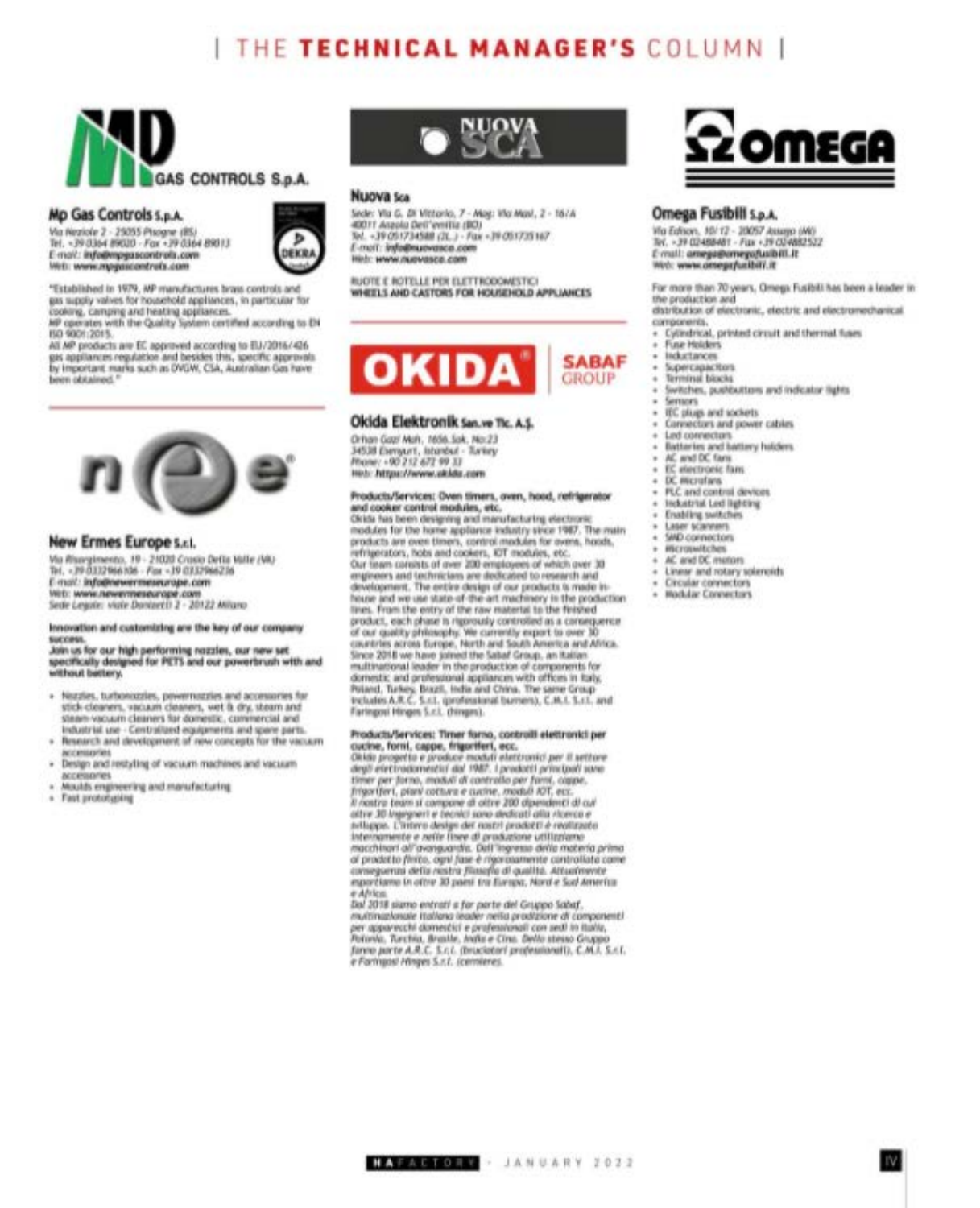# I THE TECHNICAL MANAGER'S COLUMN I





#### A.R.C. S.c.L.

Via Arzari & - 25011 Campodarsego PD - Italy Phone: -39 049 5565982 Web: http://www.arc-gas.it

#### Products/Services: Professional burners and related accessories

Since 1981 ARC has been manufacturing gas burners for professional kitchens, including their components and accessories. Years of research and development and new<br>products have consolidated the leadership of the company. a quality recognized by the sector and by the reference partners. ARC has always been careful in the choice of raw materials of the highest quality, and scrupulous in using technologically advanced machinery, in order to alway! guarantee a level of quality, safety and performance at the<br>height of its customen and its reputation.<br>Since 2016 it has been part of the Sabaf Group, an Italian

multinational leader in the production of components for household appliances with offices in Italy, Roland, Turkey, Brazil, inclui and China. The same Group includes CM S.c.), and<br>Faringosi Hinges S.r.I. (Hinges), Okida Electronik (electronic consoleimts).

#### Products/Services: Bruciatori professionali ed accessori correlati

Dat 1981 ARC produce bruciatori a gas per cucine professionall, compresi i hara componenti ed accessori. Anni di ricerca e sviluppo e di mavi prodotti, hanno consolidato la<br>teodership dell'oziendo, qualità riconosciuto dal settore e dal partner di riferimento.

ARC è da sertare attenta nella scelta di materie prime di althelme quotità, e scrupoloso nell'utilizzare macchinari tecnifopcomente all'avanguardio, per pater garantire sempre un livello di quellità, sicurezzo e prestazioni all'altezza della<br>proprio chentela e della propria fama.

Dal 2016 è entrato a far parte del Gruppo Sobot.<br>multivazionale listiana leader nella prodizione di componenti<br>per apparecchi domestici e professionali con sedi in Italia. Polonia, Turchia, Brasile, India e Cina. Della stessa Gruppa fanno parte C.M.I. S.c.I. e Faringout Hinges S.c.I. (corniere), Okrab Electronik scomponentiatics elettronica).



#### Flam Gas s.r.t.

Executive Offices: Via G. Materix, 81/a 33080 Flume térento (PN) - Italy Bullding #1: Viz A. Malignoni, 14 33080 Flume Veneto (PN) - Italy<br>Building A2: Via A. Multiprani, 18/a 33080 Fluore Veneto (PN) - Italy Bullding A2: Via A. Mellgress, 18/b 13080 Flume Veneto (PN) - Italy<br>Tel. - 39 0434959122 - Fax - 39 0434959559 Error!: info@fiarmpas.com Hitch: www.flompas.com

Since 1968 Flam Gas designs, projects and manufacture pas<br>burners for household and catering equipment purpose. Flam Cas is then able to follow the customer a complete study. design, development, testing and entry into production of a finished product. Today can offer more than 900 different. burners to be applied for many different purposes made of aluminted inn, stainless steel or other materials.



#### SABAF S.p.A.

Via del Carpini 1 - 25035 Ospitaletto BS - Italy<br>Phone: +39 030 6843011 Web: https://www.sabafgroup.com/

#### Products/Services: Gas taps and thermostats, burners for domestic cooking

Founded in 1950, Sabaf has grown steadily to become today, through the Group of the same name, the main produces<br>in Italy and one of the world's leading manufacturers of components for household and professional appliances. The Sabal Group now employs over 1,400 employees and is active with the parent company Sabaf S.p.A. and with the subsidiaries Sabaf do Brasil, Sabaf Turkey and Sabaf China (taps, gas thermostats and burners), with A.R.C. S.r.I.<br>(burners for professional cooking), with Faringesi Hinges S.r.I.<br>and C.M.I. S.r.I. (hinges for overa, washing machines and dahwashers), with Oktda Electronik jelectronic components). The technological know how, production flexibility and the ability to offer a wide range of components - also designed according to the needs of individual customers, and in line with the specific characteristics of the reference markets represent fundamental strengths of the Group in a highly specialized sector in which demand is constantly evolving and increasingly oriented towards products that guarantee absolute retlability and safety.

#### Products/Servicas: Rubinetti e termostati gas, bruciatori superiori e forno per uso domestico<br>Fondato nel 1950, Sobal è cresciuto costantemente fino a

divenire aggl, tramite il Gruppo omovimo, une tra i primi productori mendiali di componenti per apparecchi domestici,<br>il Gruppo Sobal implego aggi ottre 1.400 dipendenti ed e attivo con la capagnappo Sabaf S.p.A. e con le controllate<br>Sabaf de Brasil, Sabaf Turchia, Sabaf India e Sabaf Cina<br>crucia, termoniali que e bruciatori squerieri e formaj,<br>a.R.C. S.c.l. (bruciatori per la cottura professio lavatrici e lavastovigiles, Okkla Electronik (compenent/utica elettranica). Il know-how tecnologice, ia flessibilità produttive, le continue spinto all'innovazione e la capacité di affrire una vasta gamme di componenti - progettati<br>anche in base alle necessità del singeli clienti, ed in brasa<br>con le specifiche caratteristiche dei mencati di riferimento respresentano fondamentali punti at forza del Gruppo in un antzare a Jorte special/itatalane in cut la damanda è in continua evolutione e sempre più orientata verso prodotti che parantiscono assoluta attividelità e sicurezza.



#### Somipress S.r.L.

Wa S. Scondolli, 4 - 60022 Castellidardo (AH) Ter. - 39 (3717820410 - Fax - 39 0717820049 E-mail: som(press@som(press.com Web: www.somiaress.com

SOWIPRESS Sit was established in 1972 and has always been working in the field of aluminum die-casting. SOWIPRESS<br>supplies high-quality aluminum die-castings to the Automotive and Household appliance Industries and is also able to carry out surface treatments, mechanical machining and assembly operations equipped with free-pass certification to the customer's assembly lines.

SOMPRESS domestic gas burners come in a variety of models that can comply with different standards illumpean,<br>American, Chinese) and are distinguished by superior performances and an exclusive design. The last burners' gmeration just developed - SDUES E HIGH EFFICIENCY - after a higher efficiency and a lower gas consumption.